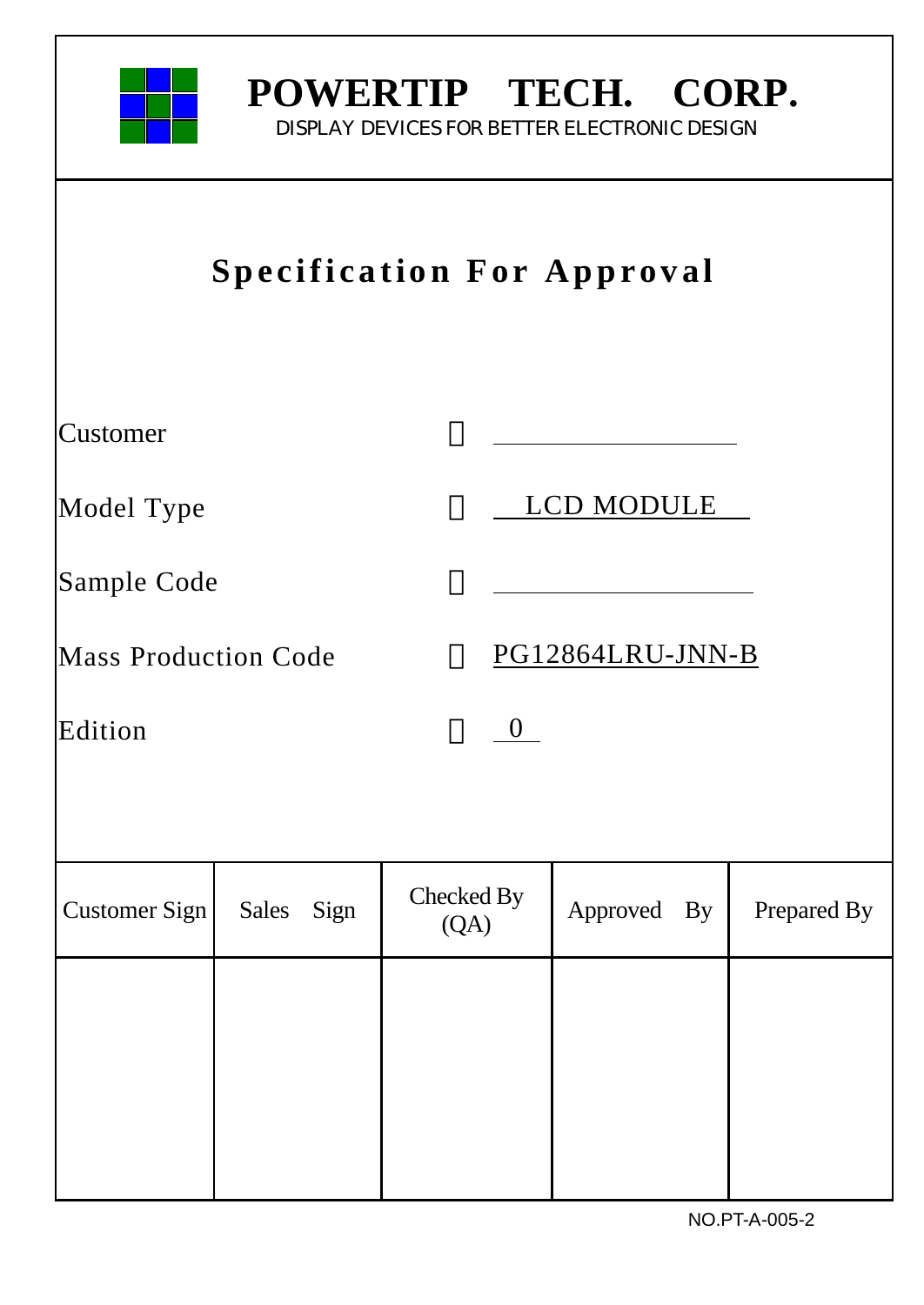# **Revision Record**

| Date(y/m/d $R$ ev. |           | <b>Description</b>      | <b>Note</b> | Page |
|--------------------|-----------|-------------------------|-------------|------|
| 2002/06/21         | $\pmb{0}$ | <b>Revised Contents</b> |             |      |
|                    |           |                         |             |      |
|                    |           |                         |             |      |
|                    |           |                         |             |      |
|                    |           |                         |             |      |
|                    |           |                         |             |      |
|                    |           |                         |             |      |
|                    |           |                         |             |      |
|                    |           |                         |             |      |
|                    |           |                         |             |      |
|                    |           |                         |             |      |
|                    |           |                         |             |      |
|                    |           |                         |             |      |
|                    |           |                         |             |      |
|                    |           |                         |             |      |

**Total Page : 1 ~ 23**

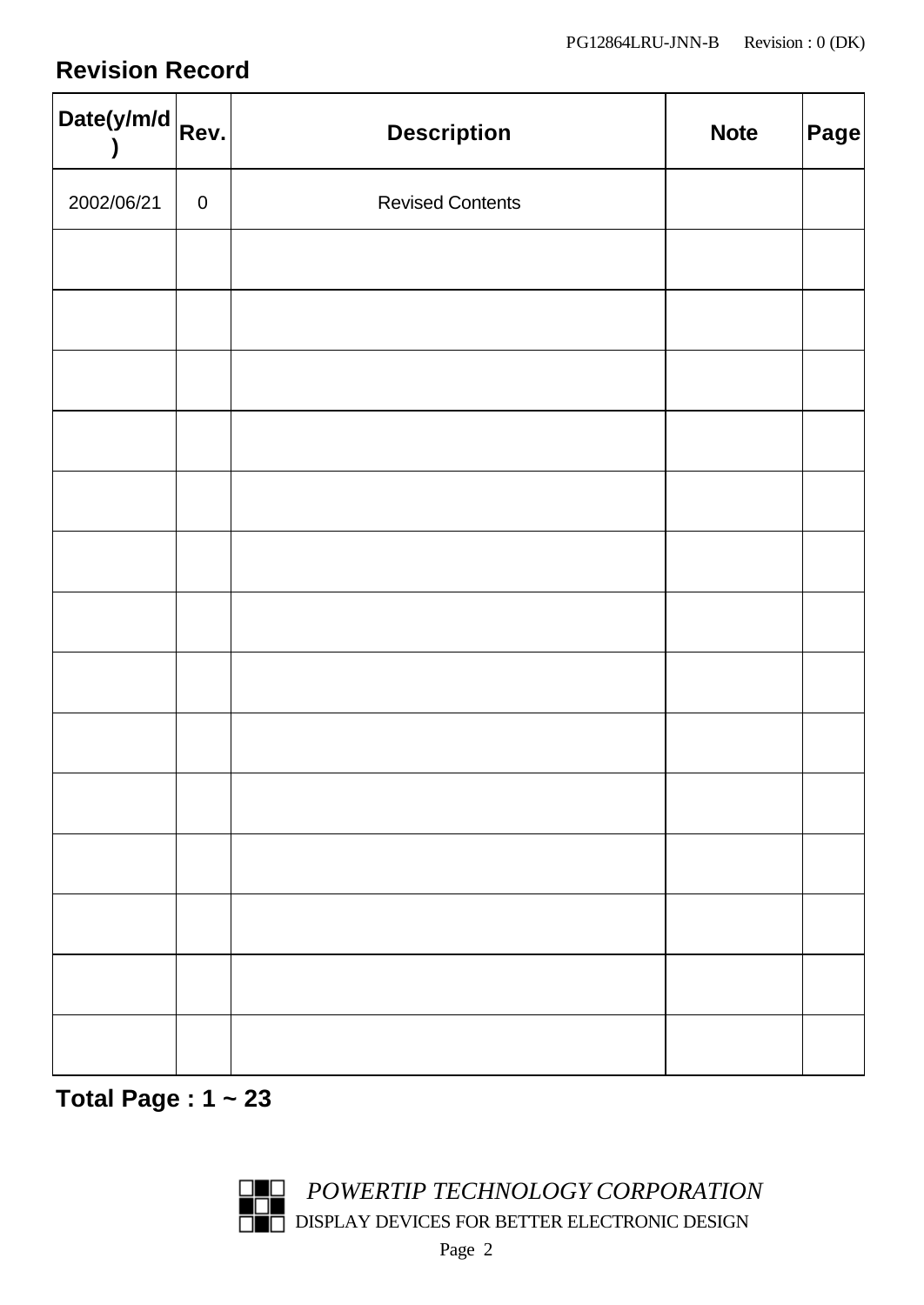### **Contents**

### **1. SPECIFICATIONS**

- **1.1 Features**
- **1.2 Mechanical Specifications**
- **1.3 Absolute Maximum Ratings**
- **1.4 DC Electrical Characteristics**
- **1.5 Optical Characteristics**
- **1.6 Backlight Characteristics**
- **2. MODULE STRUCTURE**
	- **2.1 Counter Drawing**
	- **2.2 Interface Pin Description**
	- **2.3 Timing Characteristics**
	- **2.4 Display Command**

# **3. QUALITY ASSURANCE SYSTEM**

- **3.1 Quality Assurance Flow Chart**
- **3.2 Inspection Specification**
- **4. RELIABILITY TEST**
	- **4.1 Reliability Test Condition**

# **5. PRECAUTION RELATING PRODUCT HANDLING**

- **5.1 Safety**
- **5.2 Handling**
- **5.3 Storage**
- **5.4 Terms of Warranty**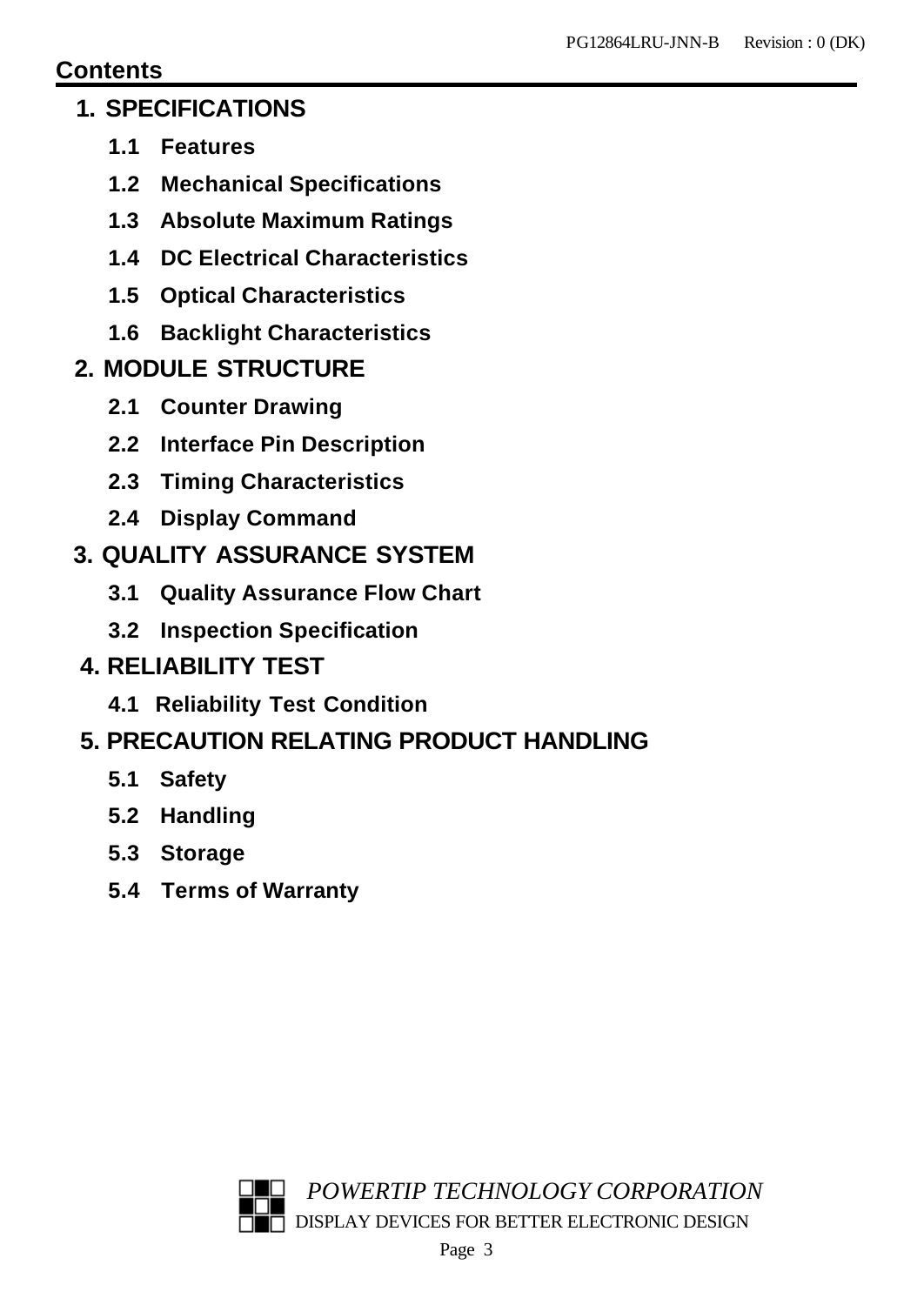## **1. SPECIFICATIONS**

### **1.1 Features**

| <b>Item</b>              | <b>Standard Value</b>                          |  |  |
|--------------------------|------------------------------------------------|--|--|
| Display Type             | 128 * 64 dots                                  |  |  |
| LCD Type                 | STN, YG, Transflective, Positive, Normal Temp. |  |  |
| <b>Driver Type</b>       | 1/64 Duty, 1/9 Bias                            |  |  |
| <b>Viewing Direction</b> | 6 O' clock                                     |  |  |
| <b>Backlight</b>         | Yellow-Green LED B/L                           |  |  |
| Weight                   | 35.0 <sub>g</sub>                              |  |  |
| Other                    |                                                |  |  |

# **1.2 Mechanical Specifications**

| Item                     | <b>Standard Value</b>                     | Unit |
|--------------------------|-------------------------------------------|------|
| <b>Outline Dimension</b> | 75.0mm(L) $*$ 52.7mm(w) $*$ 8.9mm(H)(Max) | mm   |
| <b>Viewing Area</b>      | 60.0mm(L) $*$ 32.6mm(w)                   | mm   |
| <b>Active Area</b>       | 55.01mm(L) * 27.49mm(w)                   | mm   |
| Dot Size                 | $0.39$ mm(L) * $0.39$ mm(w)               | mm   |
| Dot Pitch                | $0.43$ mm(L) * $0.43$ mm(w)               | mm   |

## **1.3 Absolute Maximum Ratings**

| <b>Item</b>                      | Symbol                     | Condition | Min.           | Max.          | Unit            |
|----------------------------------|----------------------------|-----------|----------------|---------------|-----------------|
| <b>Power Supply Voltage</b>      | $V_{DD}$                   |           | $-0.3$         | 7.0           | V               |
| <b>LCD Driver Supply Voltage</b> | $V_{DD}$ - $V_{EE}$        |           | $VDD-19.0$     | $V_{DD}+0.3$  | V               |
| Input Voltage                    | $\mathsf{V}_{\mathsf{IN}}$ |           | $-0.3$         | $V_{DD}$ +0.3 | V               |
| <b>Operating Temperature</b>     | $\mathsf{T}_{\mathsf{OP}}$ |           | $\overline{0}$ | 50            | $\rm ^{\circ}C$ |
| Storage Temperature.             | $\mathsf{T}_{\texttt{ST}}$ |           | $-20$          | 70            | $\rm ^{\circ}C$ |
| <b>Humidity</b>                  | $H_D$                      |           |                | 90            | %RH             |



 $POWERTIP \textit{TECHNOLOGY \textit{CORPORTION}}$ DISPLAY DEVICES FOR BETTER ELECTRONIC DESIGN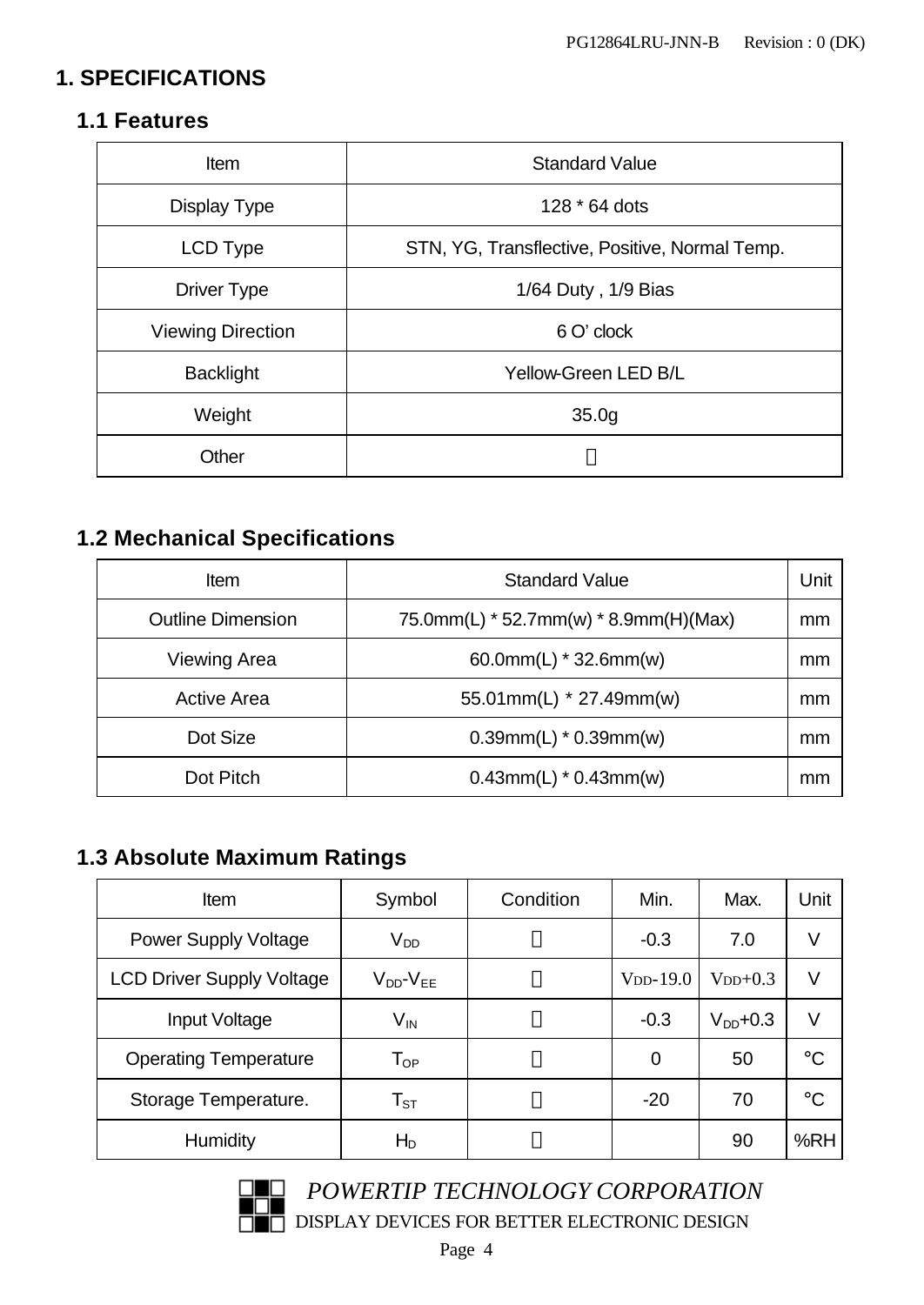# **1.4 DC Electrical Characteristics**

| Item                      | Symbol          | Condition                             | Min.                     | Typ.                         | Max.                         | Unit   |
|---------------------------|-----------------|---------------------------------------|--------------------------|------------------------------|------------------------------|--------|
| Logic Supply Voltage      | $V_{DD}$        |                                       | 4.5                      | 5.0                          | 5.5                          | V      |
| "H" Input Voltage         | V <sub>IH</sub> |                                       | $0.7V$ DD                | $\qquad \qquad \blacksquare$ | <b>V<sub>DD</sub></b>        | V      |
| "L" Input Voltage         | $V_{IL}$        |                                       | $\overline{0}$           | $\blacksquare$               | $0.3$ $V$ <sub>DD</sub>      | $\vee$ |
| "H" Output Voltage        | $V_{OH}$        | $IOH = -0.2mA$                        | 2.4                      | $\qquad \qquad \blacksquare$ |                              | V      |
| "L" Output Voltage        | $V_{OL}$        | $IoL = 1.6mA$                         |                          | $\overline{\phantom{a}}$     | 0.4                          | V      |
| <b>Supply Current</b>     | $I_{DD}$        | $V_{DD} = 5.0 V$                      | $\overline{\phantom{a}}$ | 2.0                          | $\qquad \qquad \blacksquare$ | mA     |
|                           |                 | $V_{DD}$ - $V_{O}$ (-20 $^{\circ}$ C) |                          | $\overline{\phantom{a}}$     |                              |        |
| <b>LCD Driver Voltage</b> | $V_{OP}$        | $V_{DD}$ - $V_{O}$ (25 $^{\circ}$ C)  | 8.85                     | 9.0                          | 9.15                         | V      |
|                           |                 | $V_{DD}$ - $V_{O}$ (70 $^{\circ}$ C)  |                          | $\blacksquare$               |                              |        |

 $V_{DD} = 5.0 V \pm 5\% V_{SS} = 0V$  Ta = 25°C

# **1.5 Optical Characteristics**

|  | 1/64Duty 1/9Bias $VOP = 9.0V$ Ta = 25°C |  |
|--|-----------------------------------------|--|
|  |                                         |  |

| Item                  | Symbol   | Conditions                                   | Min.                     | Typ.   | Max.                     | Reference              |
|-----------------------|----------|----------------------------------------------|--------------------------|--------|--------------------------|------------------------|
| <b>View Angle</b>     | $\theta$ | $C > 2.0, \emptyset = 0^{\circ}$             | $40^{\circ}$             |        | $\overline{\phantom{0}}$ | <b>Notes 1 &amp; 2</b> |
| <b>Contrast Ratio</b> | C        | $\theta = 5^\circ$ , $\varnothing = 0^\circ$ | 5                        |        |                          | Note 3                 |
| Response Time(rise)   | Tr       | $\theta = 5^\circ$ , $\varnothing = 0^\circ$ | $\overline{\phantom{0}}$ | 150 ms |                          | Note 4                 |
| Response Time(fall)   | Tf       | $\theta = 5^\circ$ , $\varnothing = 0^\circ$ |                          | 300 ms |                          | Note 4                 |

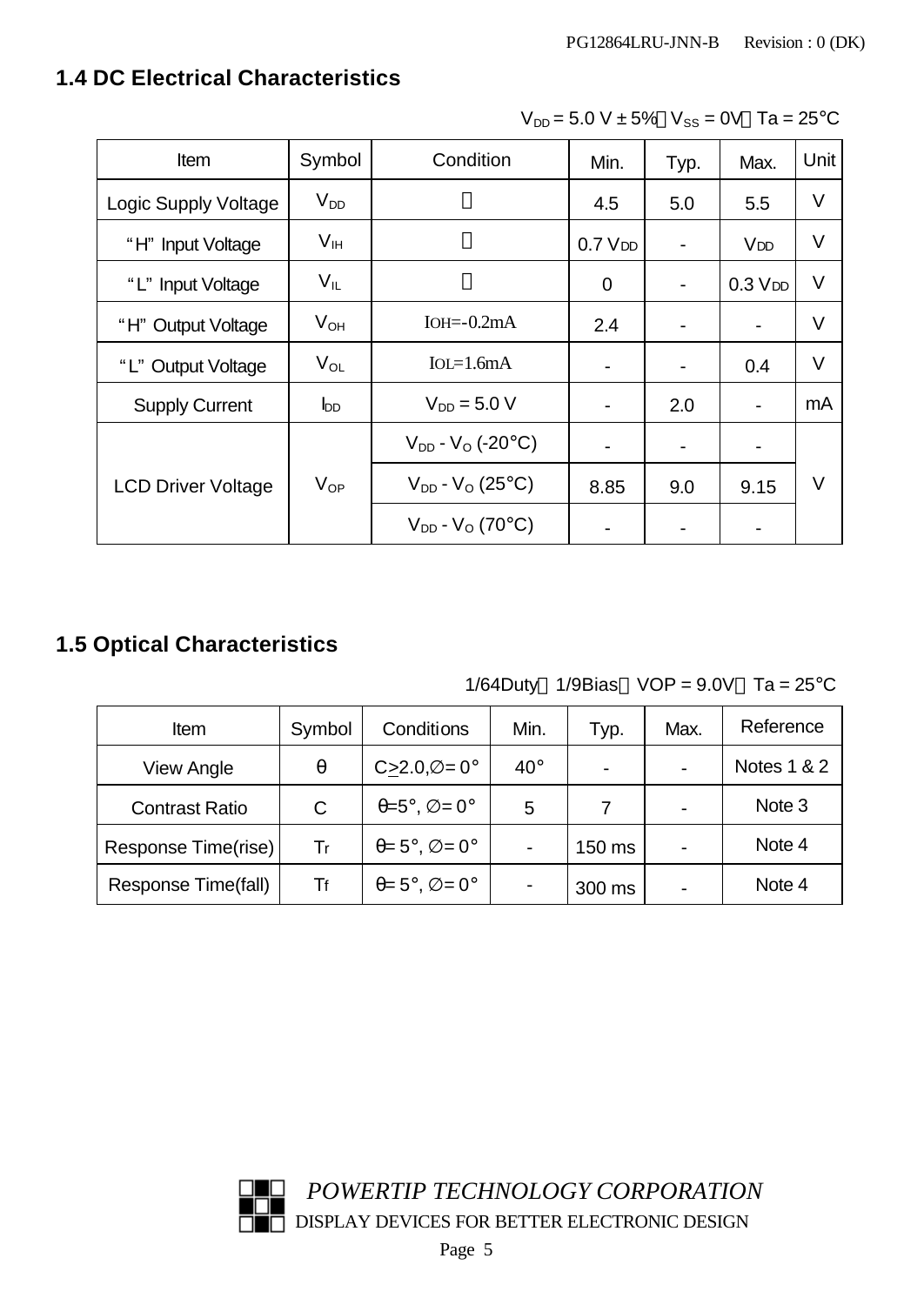#### Note 1: Definition of angles θ and  $\varnothing$  Note 2: Definition of viewing angles θ1 and θ2



 $\mathsf{t}_{\mathsf{r}}$  : Response time (rise) t<sub>t</sub>

 $V_{OPR}$  : Operating voltage f<sub>FRM</sub> : Frame frequency : Response time (fall)

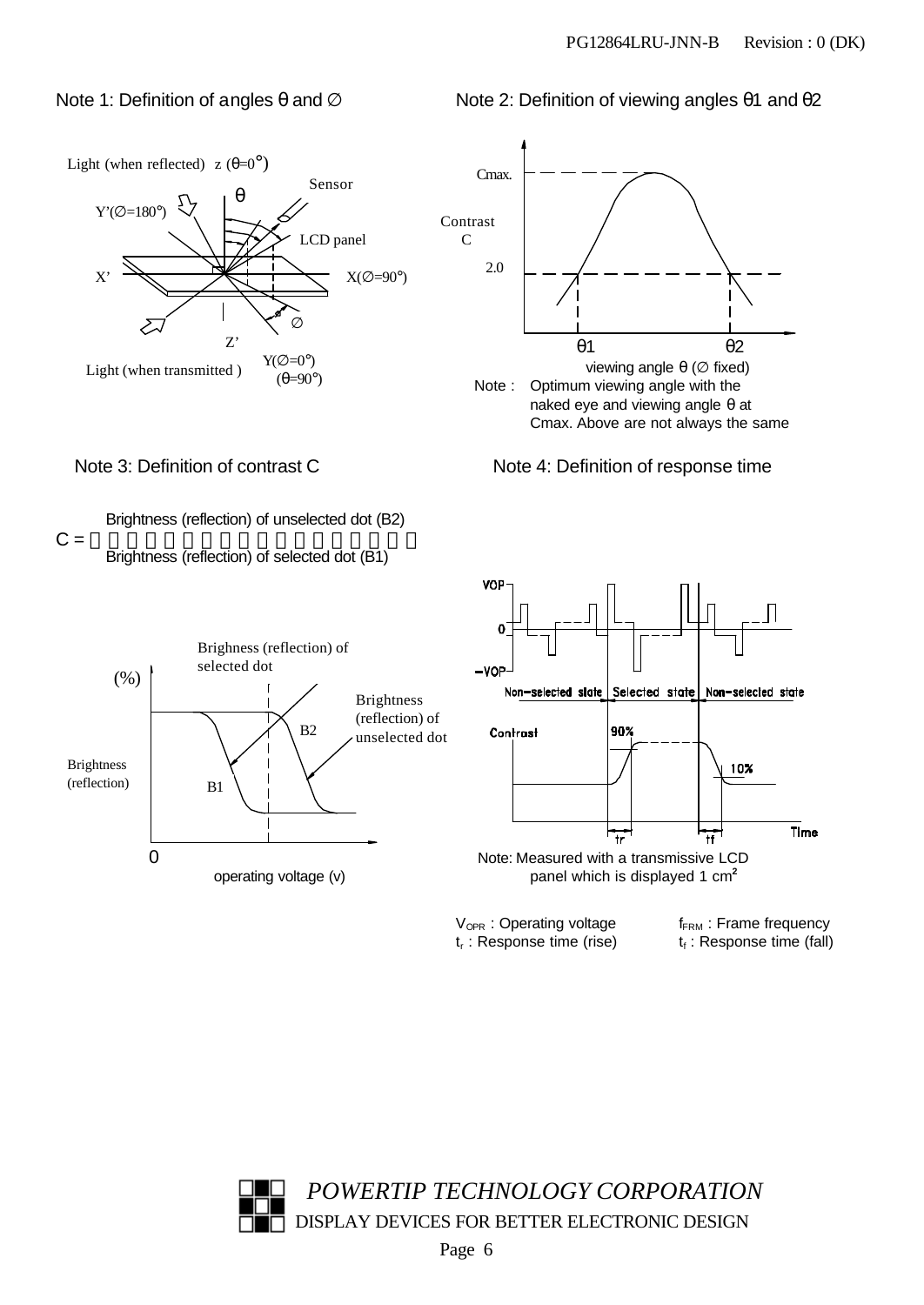## **1.6 Backlight Characteristics**

LCD Module with LED Backlight

Maximum Ratings

| <b>Item</b>                  | Symbol                     | Conditions          | Min.  | Max. | Unit        |
|------------------------------|----------------------------|---------------------|-------|------|-------------|
| <b>Forward Current</b>       | IF                         | Ta = $25^{\circ}$ C |       | 250  | mA          |
| <b>Reverse Voltage</b>       | VR                         | Ta = $25^{\circ}$ C |       | 8    |             |
| <b>Power Dissipation</b>     | Po                         | Ta = $25^{\circ}$ C |       | 1.1  | W           |
| <b>Operating Temperature</b> | $\mathsf{T}_{\mathsf{OP}}$ |                     | $-20$ | 70   | $^{\circ}C$ |
| <b>Storage Temperature</b>   | $\mathsf{T}_{\texttt{ST}}$ |                     | $-40$ | 80   | $^{\circ}C$ |

Electrical Ratings

 $Ta = 25^{\circ} \text{C}$ 

| Item                                       | Symbol       | Conditions  | Min.                | Typ.                     | Max. | Unit            |
|--------------------------------------------|--------------|-------------|---------------------|--------------------------|------|-----------------|
| <b>Forward Voltage</b>                     | VF           | $IF=100$ mA | $\blacksquare$      | 4.1                      | 4.4  | V               |
| <b>Reverse Current</b>                     | $\mathbb{R}$ | $VR = 8V$   | $\blacksquare$      | $\overline{\phantom{a}}$ | 0.2  | mA              |
| Luminous Intensity<br>(with LCD, Dots Off) | <b>N</b>     | $IF=100$ mA | $\blacksquare$      | 20                       |      | $\text{cd/m}^2$ |
| Wavelength                                 | р            | $IF=100$ mA | 571                 | $\overline{\phantom{a}}$ | 576  | nm              |
| Color                                      |              |             | <b>Yellow-Green</b> |                          |      |                 |

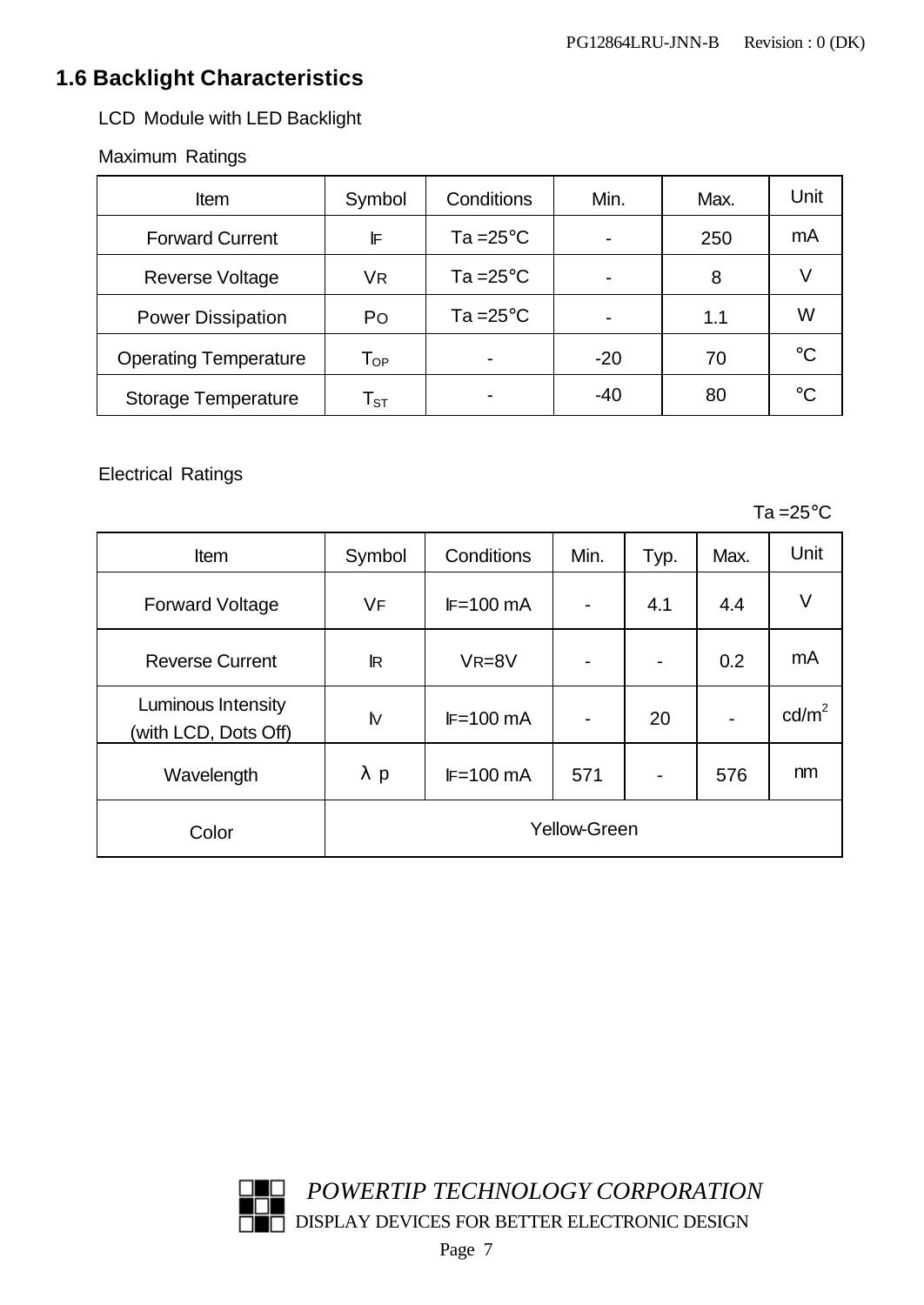# **2. MODULE STRUCTURE**

# **2.1 Counter Drawing**



**POWERTIP TECHNOLOGY CORPORATION DISPLAY DEVICES FOR BETTER ELECTRONIC DESIGN** 

Page 8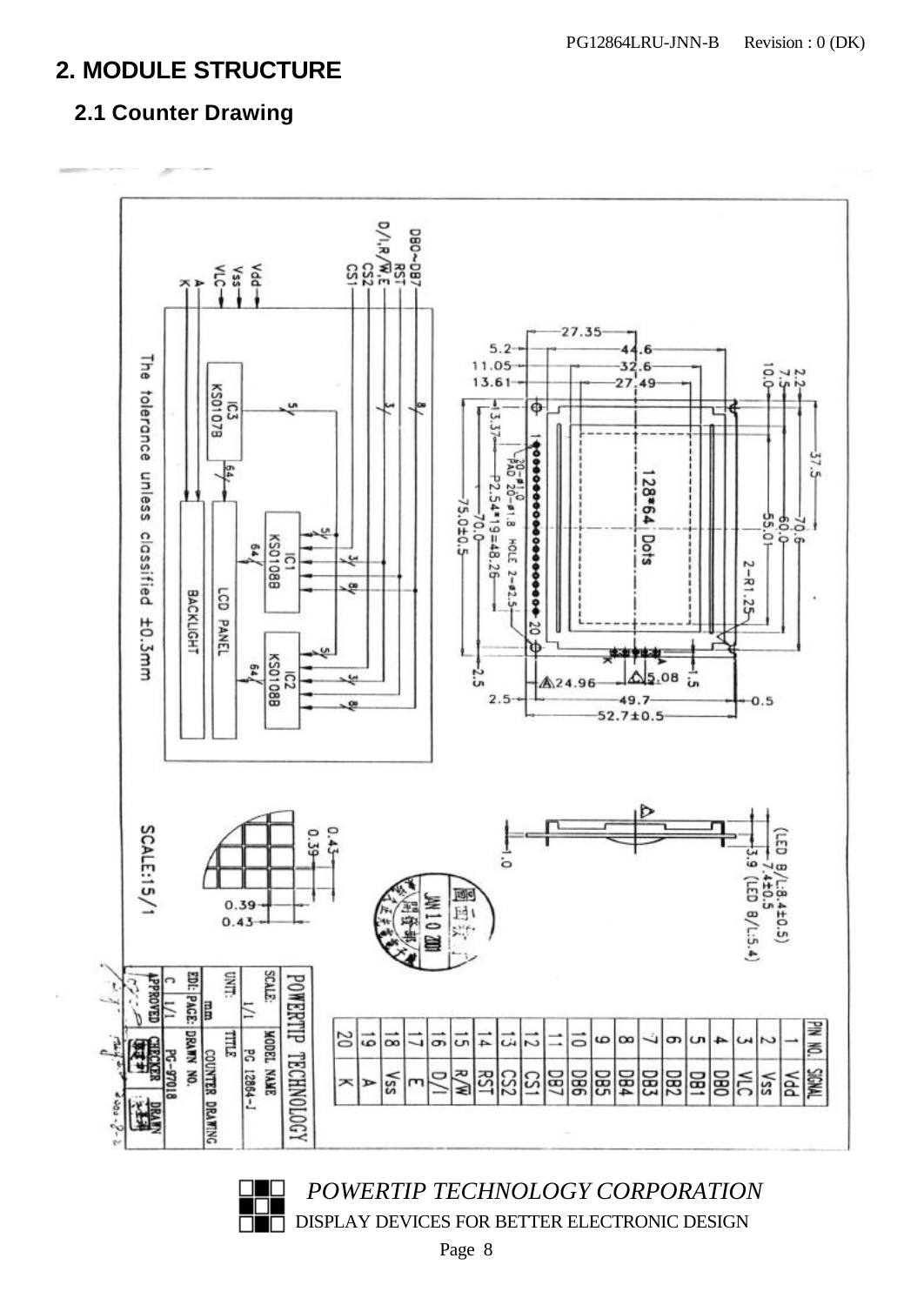| Pin No.        | Symbol          | Function                                               |
|----------------|-----------------|--------------------------------------------------------|
|                | $V_{DD}$        | Power Supply (V <sub>DD</sub> >V <sub>SS</sub> )       |
| $\overline{2}$ | $\rm V_{SS}$    | Power Supply $(V_{SS}=0)$                              |
| $\overline{3}$ | $V_{LCD}$       | Operating Voltage for LCD (variable)                   |
| $4 - 11$       | DB0~DB7         | Data bus line                                          |
| 12             | CS <sub>1</sub> | Chip enable for $D2$ (segment 1 to segment 64)         |
| 13             | CS <sub>2</sub> | Chip enable for D3 (segment 65 to segment 128)         |
| 14             | <b>RST</b>      | Reset signal                                           |
|                | R / W           | R/W signal input is used to select the read/write mode |
| 15             |                 | High = Read mode, Low = Write mode                     |
|                |                 | Register selection input                               |
| 16             | D/I             | High = Data register                                   |
|                |                 | Low = Instruction register (for write)                 |
|                |                 | Busy flag address counter (for read)                   |
| 17             | E               | Start enable signal to read or write the data          |
| 18             | $\rm V_{SS}$    | Power Supply $(V_{SS}=0)$                              |
| 19             | A               | Power supply for LED $B/L (+)$                         |
| 20             | K               | Power supply for LED B/L (-)                           |

# **2.2 Interface Pin Description**

Contrast Adjust

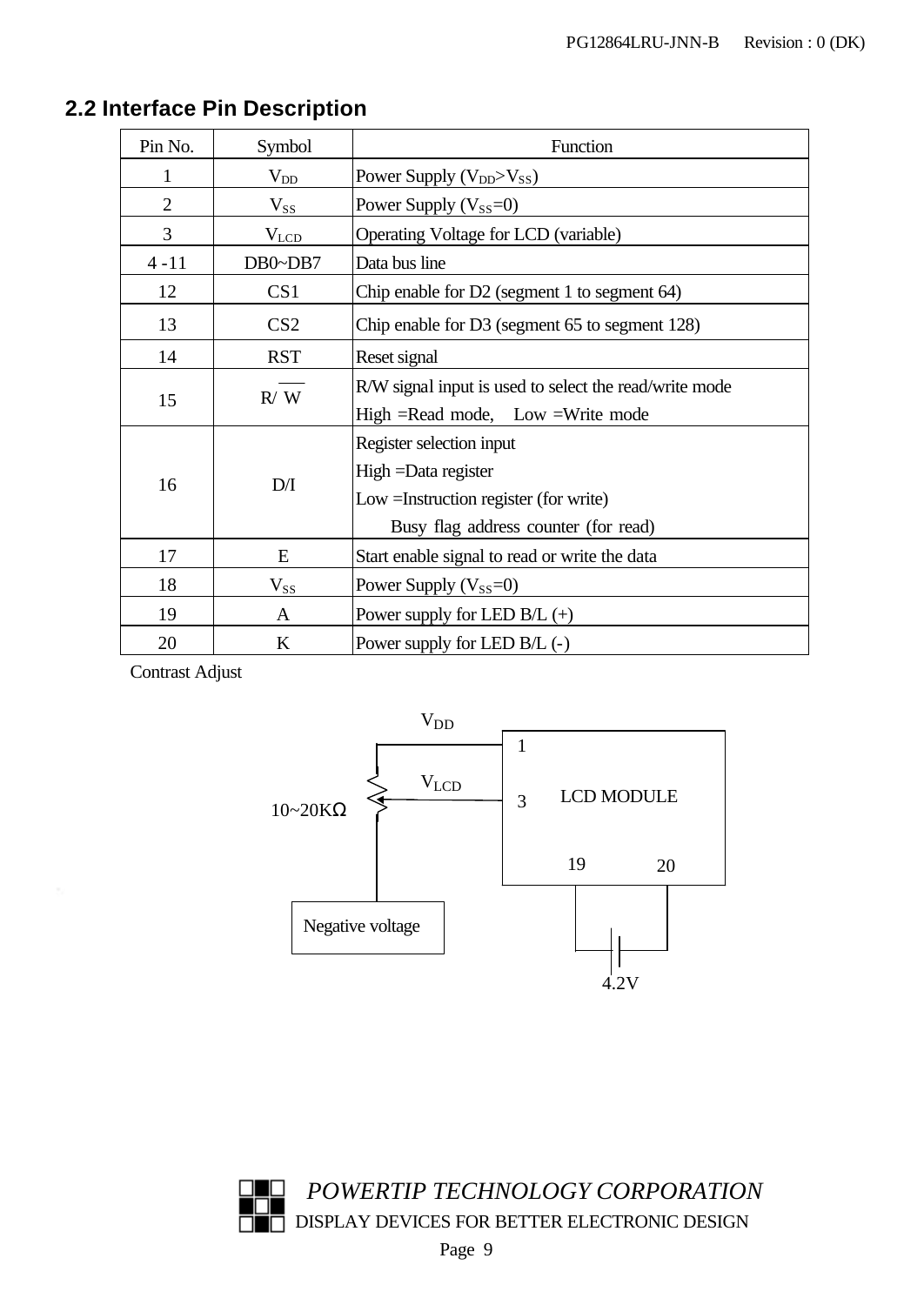## **2.3 Timing Characteristics**



**DISPLAY DEVICES FOR BETTER ELECTRONIC DESIGN**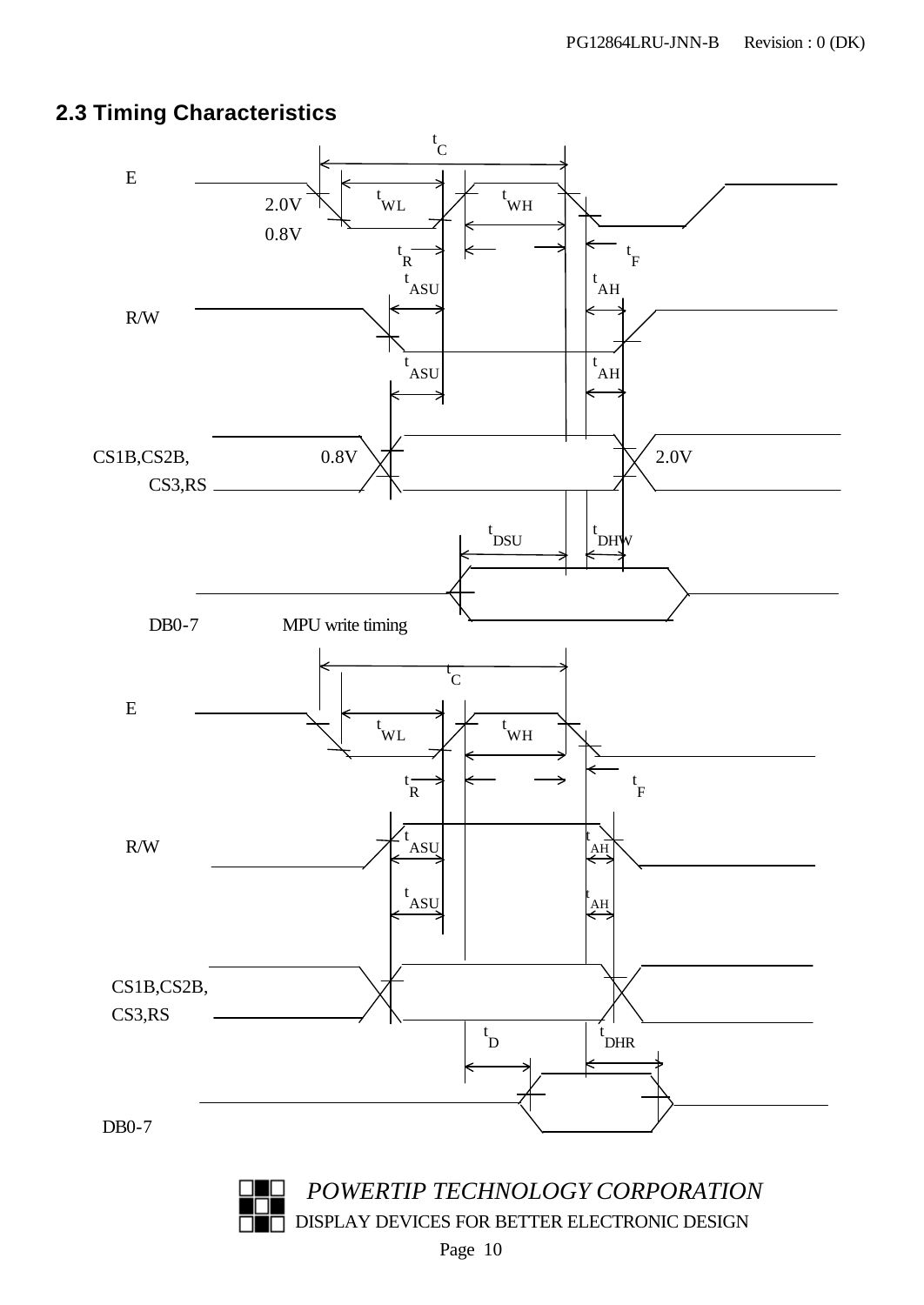| Characteristic           | Symbol           | Min. | Typ | <b>Max</b> | Unit          |
|--------------------------|------------------|------|-----|------------|---------------|
| E Cycle                  | tc               | 1000 |     |            | <sub>ns</sub> |
| E High Level Width       | tw <sub>H</sub>  | 450  |     |            | <sub>ns</sub> |
| E Low Level Width        | twl              | 450  |     |            | <sub>ns</sub> |
| <b>E</b> Rise Time       | $t_{R}$          |      |     | 25         | <sub>ns</sub> |
| E Fall Time              | tF               |      |     | 25         | <sub>ns</sub> |
| Address Set-Up time      | tasu             | 140  |     |            | ns            |
| <b>Address Hold Time</b> | tah              | 10   |     |            | <sub>ns</sub> |
| Data Set-Up Time         | t <sub>DSU</sub> | 200  |     |            | <sub>ns</sub> |
| Data Delay Time          | t <sub>D</sub>   |      |     | 320        | <sub>ns</sub> |
| Data Hold Time (Write)   | <b>t</b> DHW     | 10   |     |            | <sub>ns</sub> |
| Data Hold Time (Read)    | <b>tDHR</b>      | 20   |     |            | ns            |

#### MPU read timing

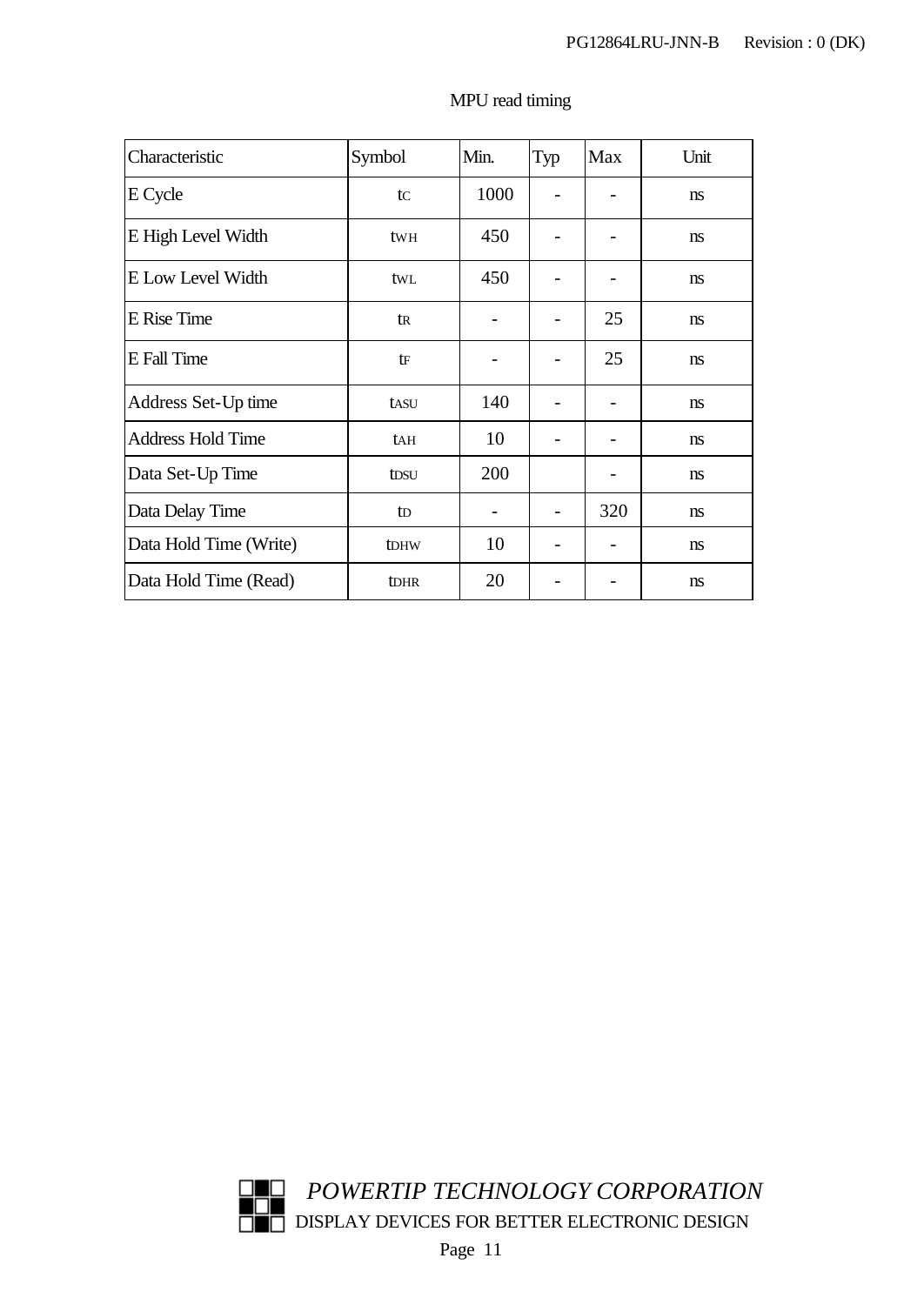#### **2.4 Display command**

| Instructions              | <b>RS</b>        | R/W              | DB7              |                | $DB6$ DB5      | DB4          | DB <sub>3</sub> | DB <sub>2</sub>    | DB1            | D <sub>B</sub> 0 | <b>Functions</b>                  |  |  |
|---------------------------|------------------|------------------|------------------|----------------|----------------|--------------|-----------------|--------------------|----------------|------------------|-----------------------------------|--|--|
|                           |                  |                  |                  |                |                |              |                 |                    |                |                  | Controls the display on or        |  |  |
| Display on/off            | $\boldsymbol{0}$ | $\boldsymbol{0}$ | $\boldsymbol{0}$ | $\overline{0}$ | $\mathbf{1}$   | 1            | $\mathbf{1}$    | $\mathbf{1}$       | $\mathbf{1}$   | 0/1              |                                   |  |  |
|                           |                  |                  |                  |                |                |              |                 |                    |                |                  | Off.<br>Internal<br>status<br>and |  |  |
|                           |                  |                  |                  |                |                |              |                 |                    |                |                  | display RAM data is not           |  |  |
|                           |                  |                  |                  |                |                |              |                 |                    |                |                  | affected.                         |  |  |
|                           |                  |                  |                  |                |                |              |                 |                    |                |                  | 0: OFF, 1: ON                     |  |  |
| Set address               | $\overline{0}$   | $\overline{0}$   | $\boldsymbol{0}$ | $\mathbf{1}$   |                |              |                 | Y address          |                |                  | Sets the Y address in the Y       |  |  |
| Y address)                |                  |                  |                  |                |                |              |                 | $(0 - 63)$         |                |                  | address counter.                  |  |  |
| Set Page                  | $\overline{0}$   | $\overline{0}$   | $\mathbf{1}$     | $\overline{0}$ | 1              | $\mathbf{1}$ | 1               |                    | Page           |                  | Sets the X address at the         |  |  |
| (X address)               |                  |                  |                  |                |                |              |                 |                    | $(0-7)$        |                  | X register.                       |  |  |
| <b>Display Start Line</b> | $\boldsymbol{0}$ | $\overline{0}$   | $\mathbf{1}$     | $\mathbf{1}$   |                |              |                 | Display start line |                |                  | Indicates the display data        |  |  |
| (Z address)               |                  |                  |                  |                |                |              |                 | $(0 - 63)$         |                |                  | RAM displayed at the top of       |  |  |
|                           |                  |                  |                  |                |                |              |                 |                    |                |                  | the screen.                       |  |  |
|                           | $\overline{0}$   | $\mathbf{1}$     | B                | $\overline{0}$ | $\Omega$       | $\mathbf R$  | $\overline{0}$  | $\overline{0}$     | $\overline{0}$ | $\mathbf{0}$     | Reads status.                     |  |  |
|                           |                  |                  | U                |                | N              | E            |                 |                    |                |                  | BUSY 1 : In operation             |  |  |
|                           |                  |                  | ${\bf S}$        |                |                | S            |                 |                    |                |                  | $0:$ Ready                        |  |  |
| <b>Status Read</b>        |                  |                  | Y                |                | $\mathbf O$    | E            |                 |                    |                |                  | ON/OFF 1 : Display OFF            |  |  |
|                           |                  |                  |                  |                | $\overline{F}$ | T            |                 |                    |                |                  | $0:$ Display ON                   |  |  |
|                           |                  |                  |                  |                | $\overline{F}$ |              |                 |                    |                |                  | <b>RESET</b><br>1 : Reset         |  |  |
|                           |                  |                  |                  |                |                |              |                 |                    |                |                  | 0: Normal                         |  |  |
|                           |                  |                  |                  |                |                |              |                 |                    |                |                  | Writes data (DB0:7) into          |  |  |
|                           |                  |                  |                  |                |                |              |                 |                    |                |                  | display data RAM. After           |  |  |
| Write Display Data        | $\mathbf{1}$     | $\boldsymbol{0}$ |                  |                |                |              | Write Data      |                    |                |                  | writing instruction, Y            |  |  |
|                           |                  |                  |                  |                |                |              |                 |                    |                |                  | address is increased by 1         |  |  |
|                           |                  |                  |                  |                |                |              |                 |                    |                |                  | automatically.                    |  |  |
|                           |                  |                  |                  |                |                |              |                 |                    |                |                  | Reads data (DB0:7) from           |  |  |
| Read Display Data         | 1                | $\mathbf{1}$     |                  |                |                |              | Read Data       |                    |                |                  | display data RAM to the           |  |  |
|                           |                  |                  |                  |                |                |              |                 |                    |                |                  | data bus.                         |  |  |

#### **Detailed Explanation**

#### **Display On/Off**

The display data appears when D is 1 and disappears when D is 0. Though the data is not on the screen with D=0, it remains in the display data RAM. Therefore, you can make it appear by changing  $D=0$  into  $D=1$ .

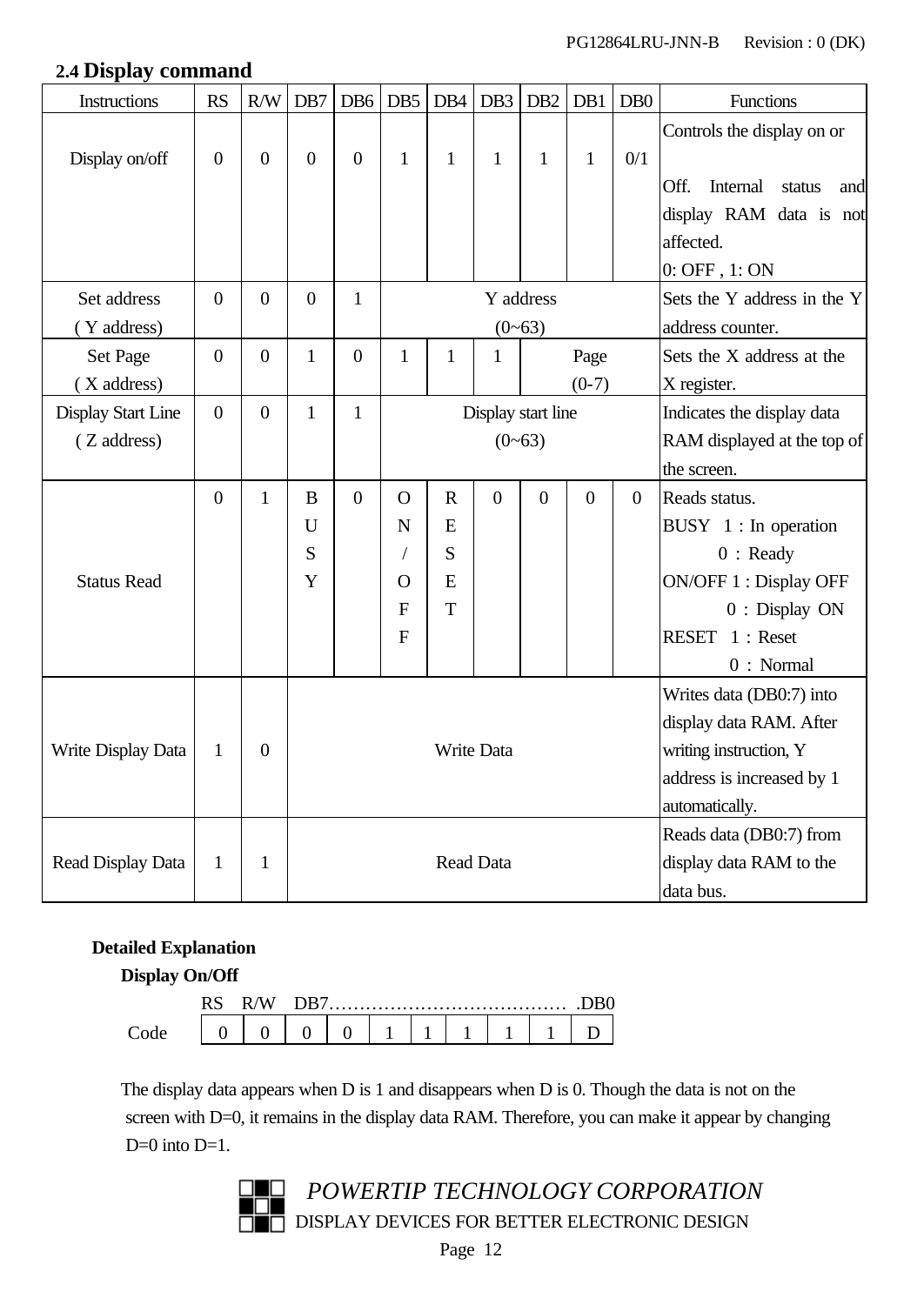#### **Display Start Line (Z Address)**

|     | W | w |  |  |          |  |  |
|-----|---|---|--|--|----------|--|--|
| ode |   |   |  |  | $\Delta$ |  |  |

 Z address(AC0-AC5) of the display data RAM is set in the display start line register and displayed at the top of the screen.When the display duty cycle is 1/64 or others(1/32-1/64),the data of total line number of LCD screen, form the line specified by display start line instruction, is displayed. See figure 1.

#### **Set page (X address)**

|     | n ^<br>W | /W |  |  |        |    |
|-----|----------|----|--|--|--------|----|
| ode |          |    |  |  | $\sim$ | へい |

X address (AC0-AC2) of the display data RAM is set in the X address register.Writing or reading to or from MPU is executed in this specified page until the next page is set. See figure 2.

#### **Set Adress (Y Address)**

|      | ח מ<br>w | $\mathbf W$ | אנ |  | rn∩ |        |            |                    |  |        |
|------|----------|-------------|----|--|-----|--------|------------|--------------------|--|--------|
| code |          |             |    |  | AC. | $\sim$ | $\Delta U$ | $\sim$<br>$\Delta$ |  | $\sim$ |

 Y address(AC0-AC5) of the display data RAM is set in the Y address Counter. An address is set by instruction and increased by 1 automatically by read or write operations of display data.

#### **Status Read**

|      | n a<br>טרו | $^{\prime}$ W |  |  |    |  |  |  |  |
|------|------------|---------------|--|--|----|--|--|--|--|
| Code |            |               |  |  | нн |  |  |  |  |

#### • Busy

When busy is 1, the Chip is executing internal operation and no instructions are accepted When busy is 0, the Chip is ready to accept any instructions.



**POWERTIP TECHNOLOGY CORPORATION** DISPLAY DEVICES FOR BETTER ELECTRONIC DESIGN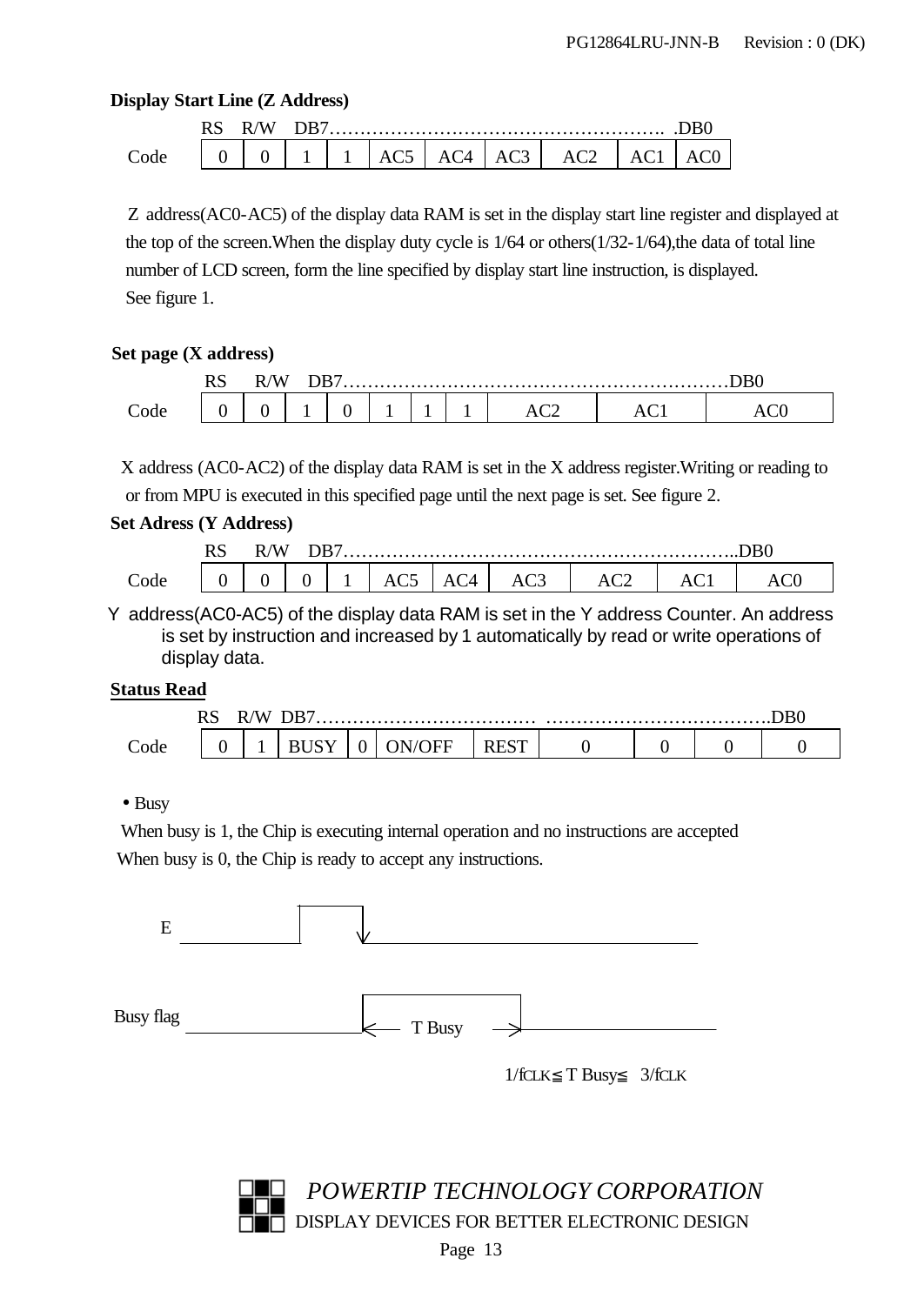#### • ON/OFF

When on/off is 1, the display is OFF.

When on/off is 0, the display is ON.

• RESET

When RESET is 1, the system is being initialized.

In this condition, no instructions except status read can be accepted.

When RESET is 0,initializing has finished and the system is in the usual operation condition.

#### **Write Display Data**

|      | טרג | /W<br>ĸ/ | )R7 |    |     |  |        |  |  |
|------|-----|----------|-----|----|-----|--|--------|--|--|
| `ode |     |          |     | D6 | . . |  | ⊷<br>◡ |  |  |

 Write data(D0-D7) into the display data RAM.After writing instruction, Y address is increased by 1 automatically.

#### **Read Display Data**

| W |  |    |                               |            |          |  |  |
|---|--|----|-------------------------------|------------|----------|--|--|
|   |  | ገና | $\overline{1}$ D <sub>5</sub> | $\Delta$ 1 | $\Gamma$ |  |  |

Reads data(D0-D7) from the display data RAM. After reading instruction, Y address is increased by 1 automatically

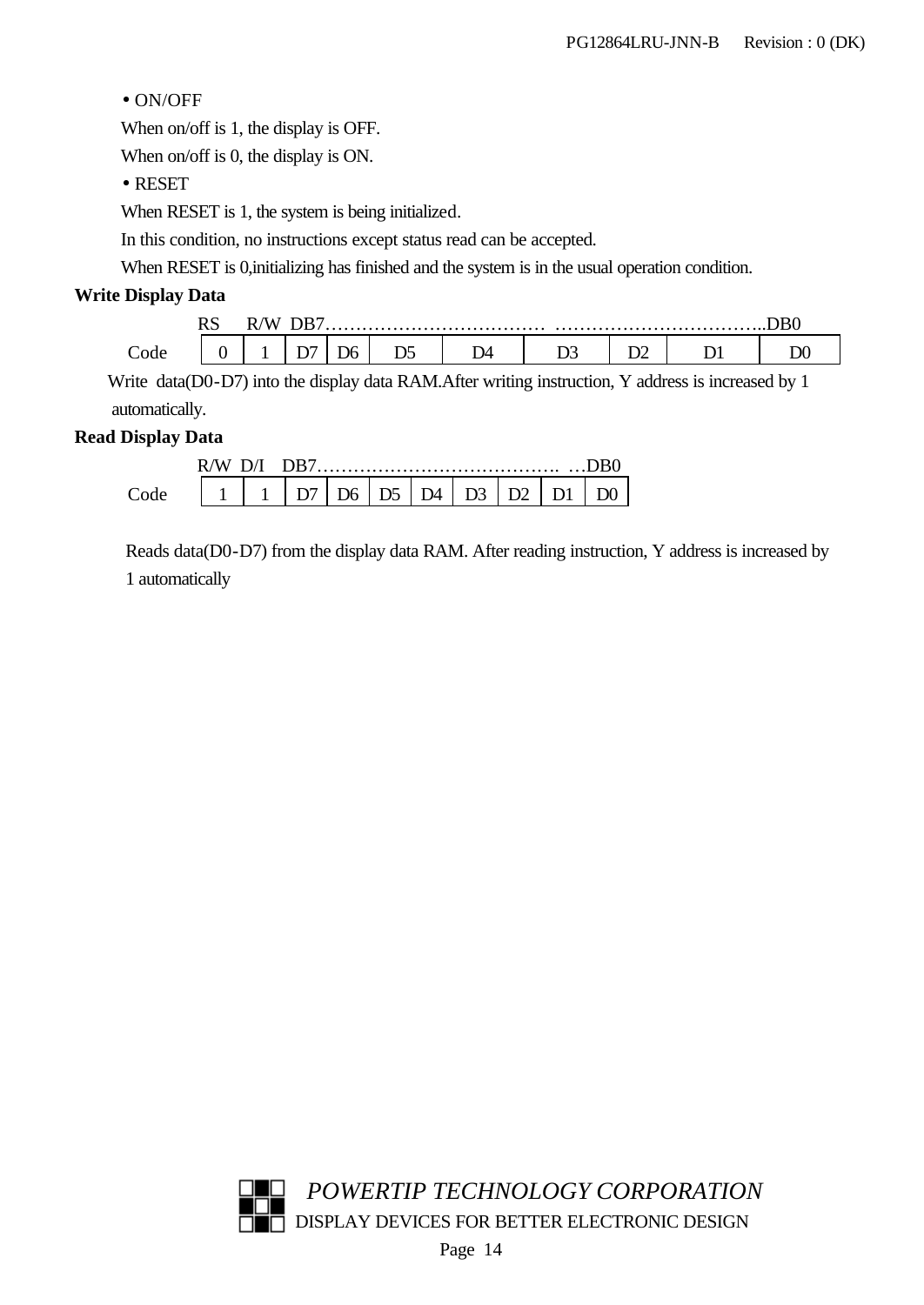

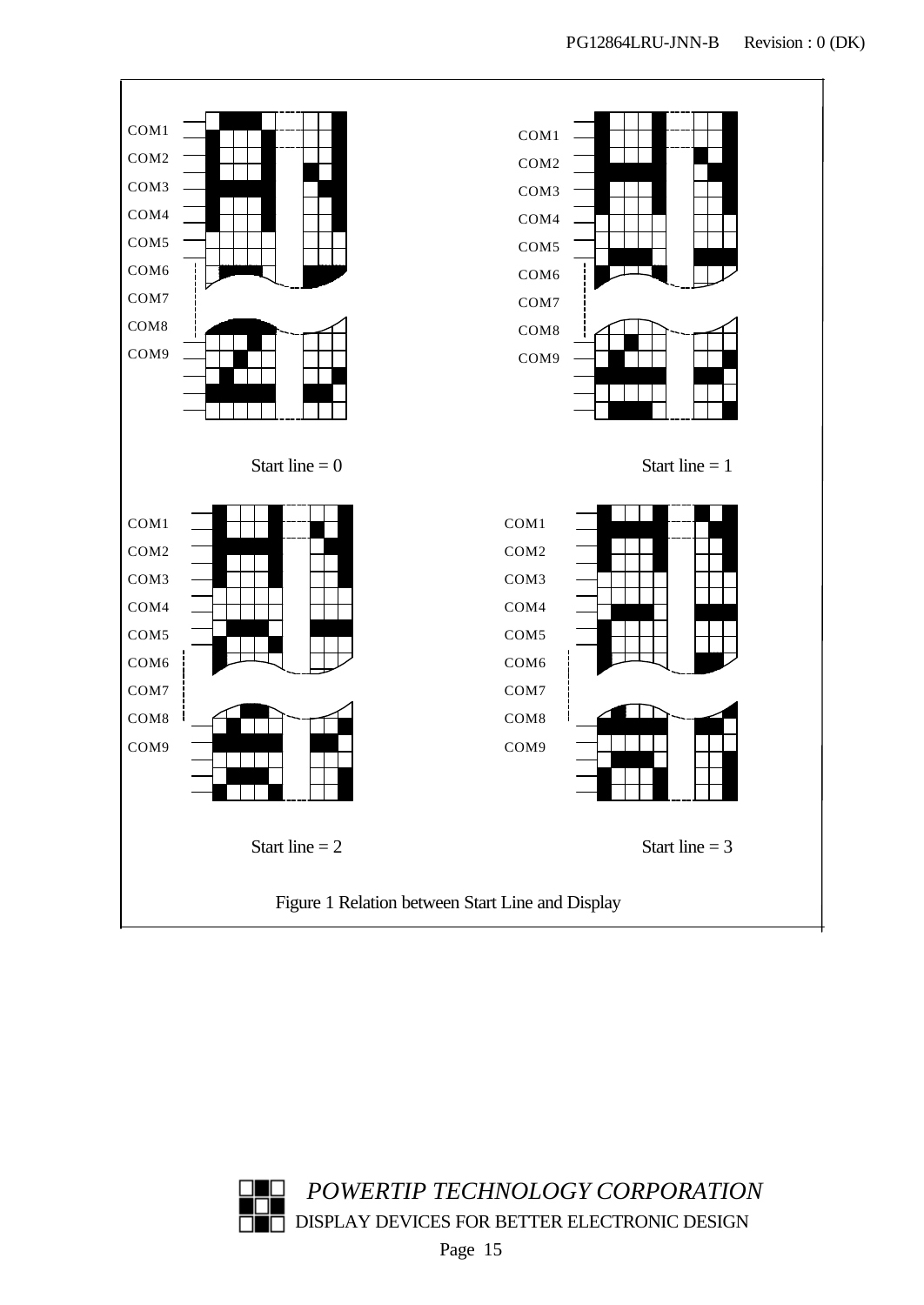

Note: "128\*64" consist of 2 "64\*64"

 $CS1 \Rightarrow$  Chip enable for left 64\*64 (segment1 to segment 64)

CS2⇒ Chip enable for right 64\*64 (segment 65 to segment 128)

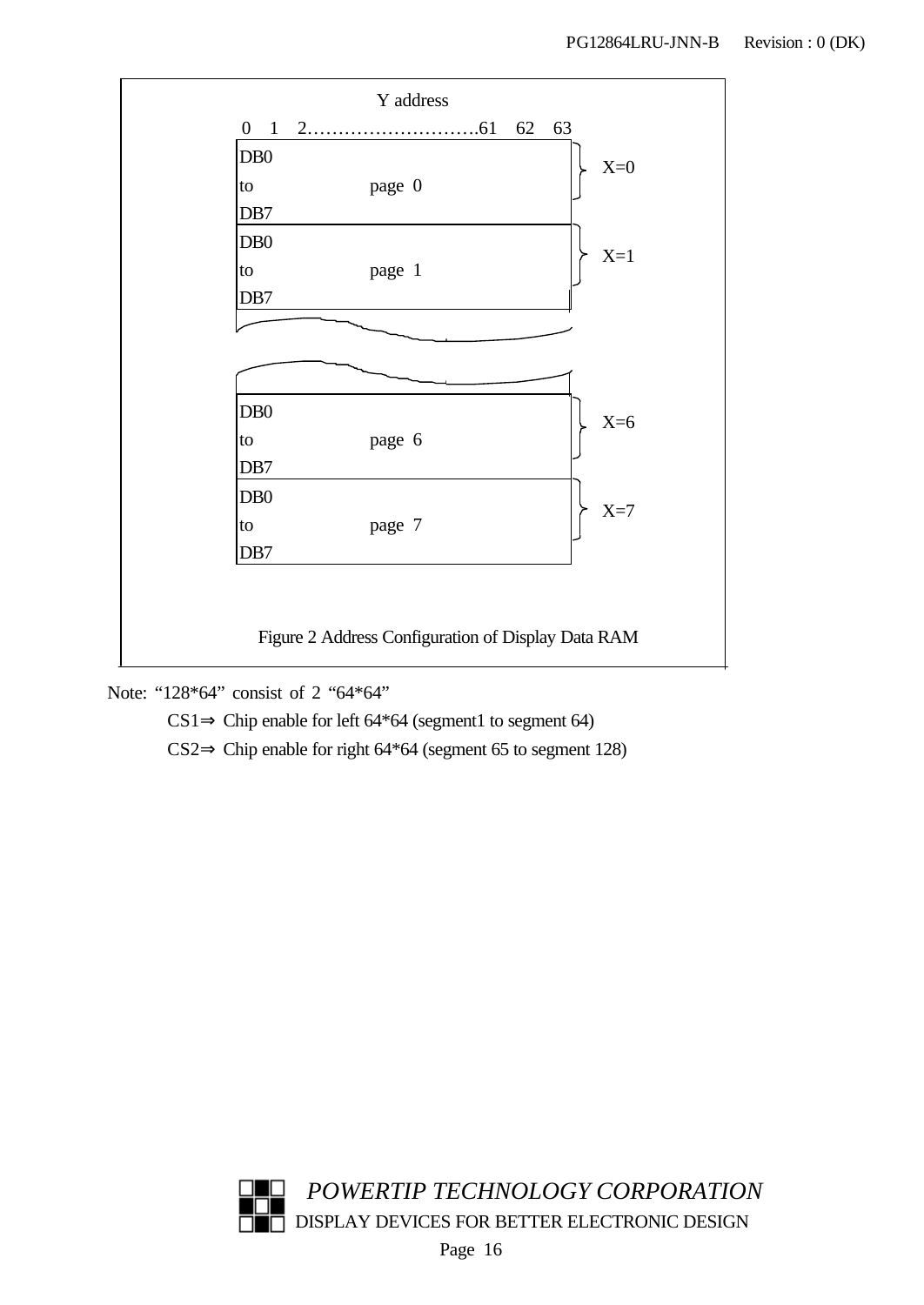# 3. QUALITY ASSURANCE SYSTEM





**POWERTIP TECHNOLOGY CORPORATION** DISPLAY DEVICES FOR BETTER ELECTRONIC DESIGN

Page 17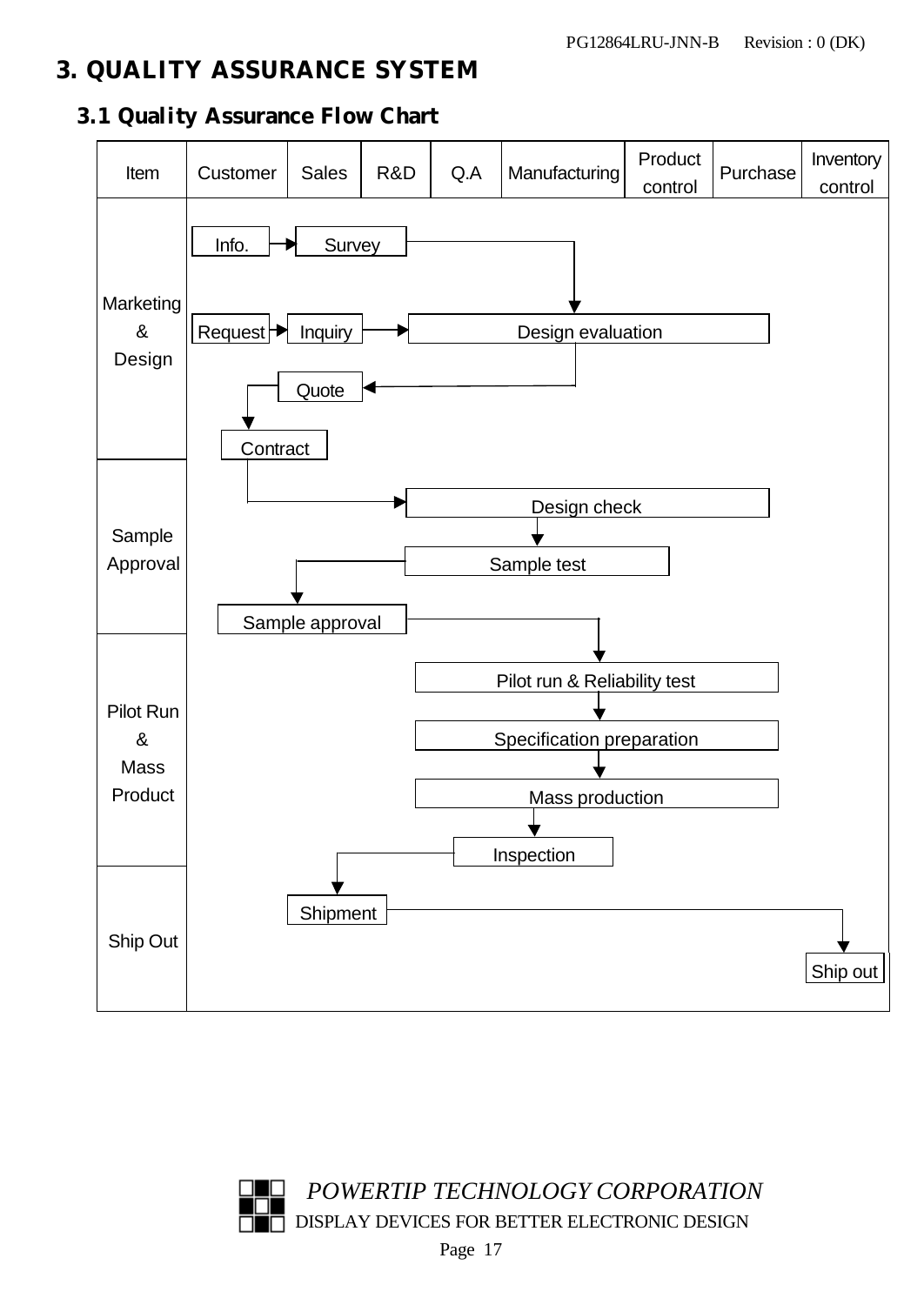

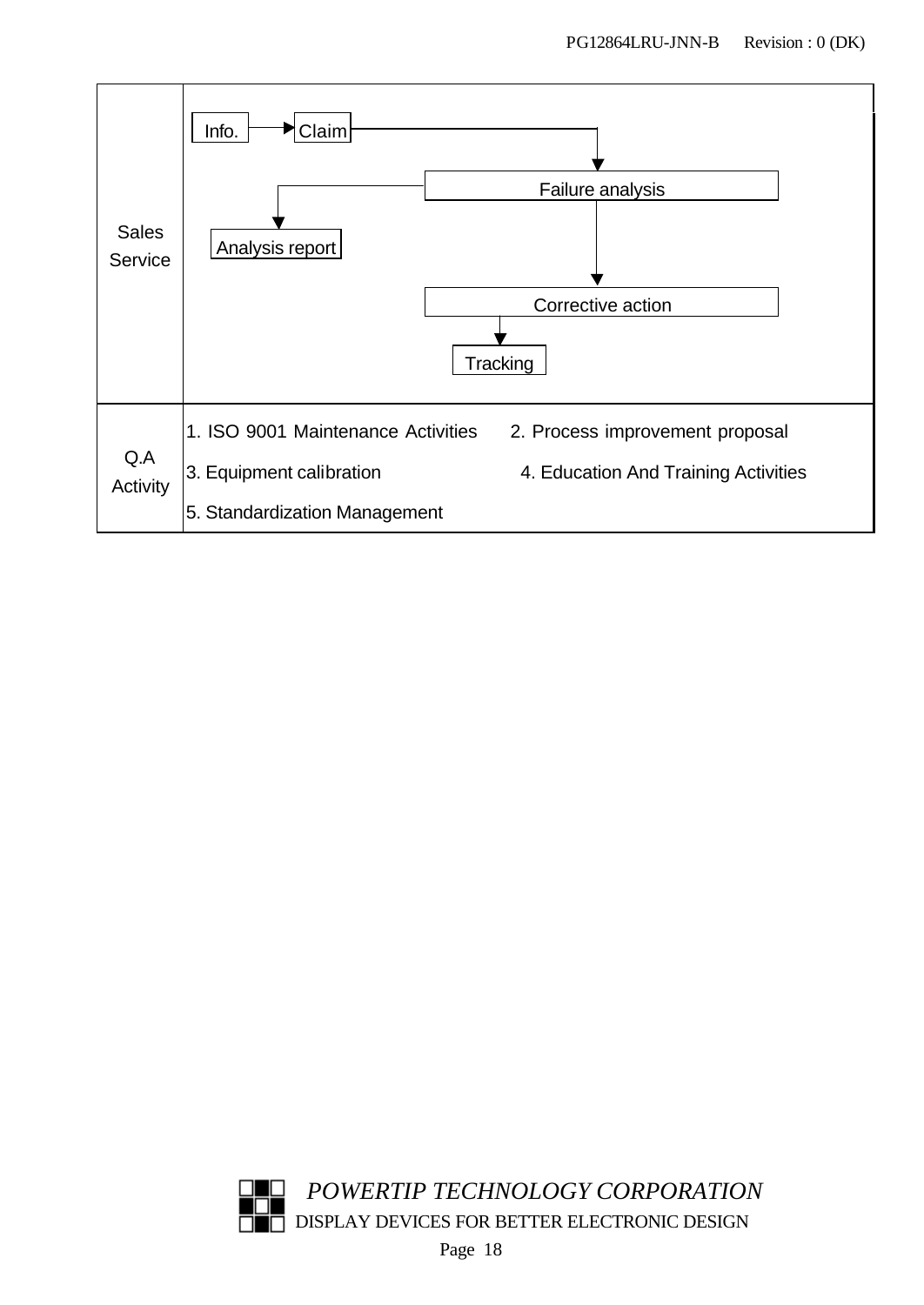### **3.2 Inspection Specification**

Inspection Standard MIL-STD-105E Table Normal Inspection Single Sampling Level Equipment Gauge MIL-STD Powertip Tester Sample IQC Defect Level Major Defect AQL 0.65; Minor Defect AQL 1.0 FQC Defect Level 100% Inspection OUT Going Defect Level Sampling **Specification** 

| N <sub>O</sub> | Item                                             | Specification                                                                                   | Judge Level |       |
|----------------|--------------------------------------------------|-------------------------------------------------------------------------------------------------|-------------|-------|
| $\mathbf 1$    | <b>Part Number</b>                               | Inconsistent with the P/N on the flow chart of<br>production                                    | N.G.        | Major |
| $\overline{2}$ | Quantity                                         | Inconsistent Q'TY with the flow chart of production                                             | N.G.        | Major |
|                |                                                  | Display short                                                                                   | N.G.        | Major |
|                | Electronic<br>characteristics                    | Missing line                                                                                    | N.G.        | Major |
| 3              |                                                  | Dot missing A 1/2 Dot size                                                                      | N.G.        | Major |
|                | $A=(L+W)+2$                                      | No function                                                                                     | N.G.        | Major |
|                |                                                  | Out put data error                                                                              | N.G.        | Major |
|                |                                                  | Material difference with flow chart                                                             | N.G.        | Major |
|                |                                                  | LCD Assembled in opposite direction                                                             | N.G.        | Major |
|                | Appearance                                       | Bezel assembled in opposite direction                                                           | N.G.        | Major |
|                | $A=(L+W)+2$                                      | Shadow within LCD V./A + 1.0 mm                                                                 | N.G.        | Major |
| $\overline{4}$ |                                                  | Dirty particle A 0.4 mm                                                                         | N.G.        | Minor |
|                | Dirty particle<br>(Include<br>bubble)<br>scratch | Dirty particle length 3.0mm<br>And 0.01mm<br>Width<br>0.05mm ( Width<br>0.05mm Measure by area) | N.G.        | Minor |
|                |                                                  | Without protective film                                                                         | N.G.        | Minor |
|                |                                                  | Conductive rubber over bezel                                                                    | N.G.        | Minor |
|                |                                                  | <b>Burned PCB</b>                                                                               | N.G.        | Major |
|                |                                                  | Green paint stripped & visible circuit A 1.0mm<br>(Finish coat not counted in)                  | N.G.        | Minor |
|                |                                                  | PCB Appearance A particle across the circuit                                                    | N.G         | Minor |
| 5              |                                                  | Circuit split 1/2 Circuit width                                                                 | N.G         | Minor |
|                | $A=(L+W)+2$                                      | Any circuit risen                                                                               | N.G         | Minor |
|                |                                                  | Tin ball area A<br>0.4 <sub>mm</sub><br>0.2 <sub>mm</sub><br>And Q'TY 4 Pieces                  | N.G         | Minor |
|                |                                                  | Tin ball area A 0.4mm                                                                           | N.G         | Minor |

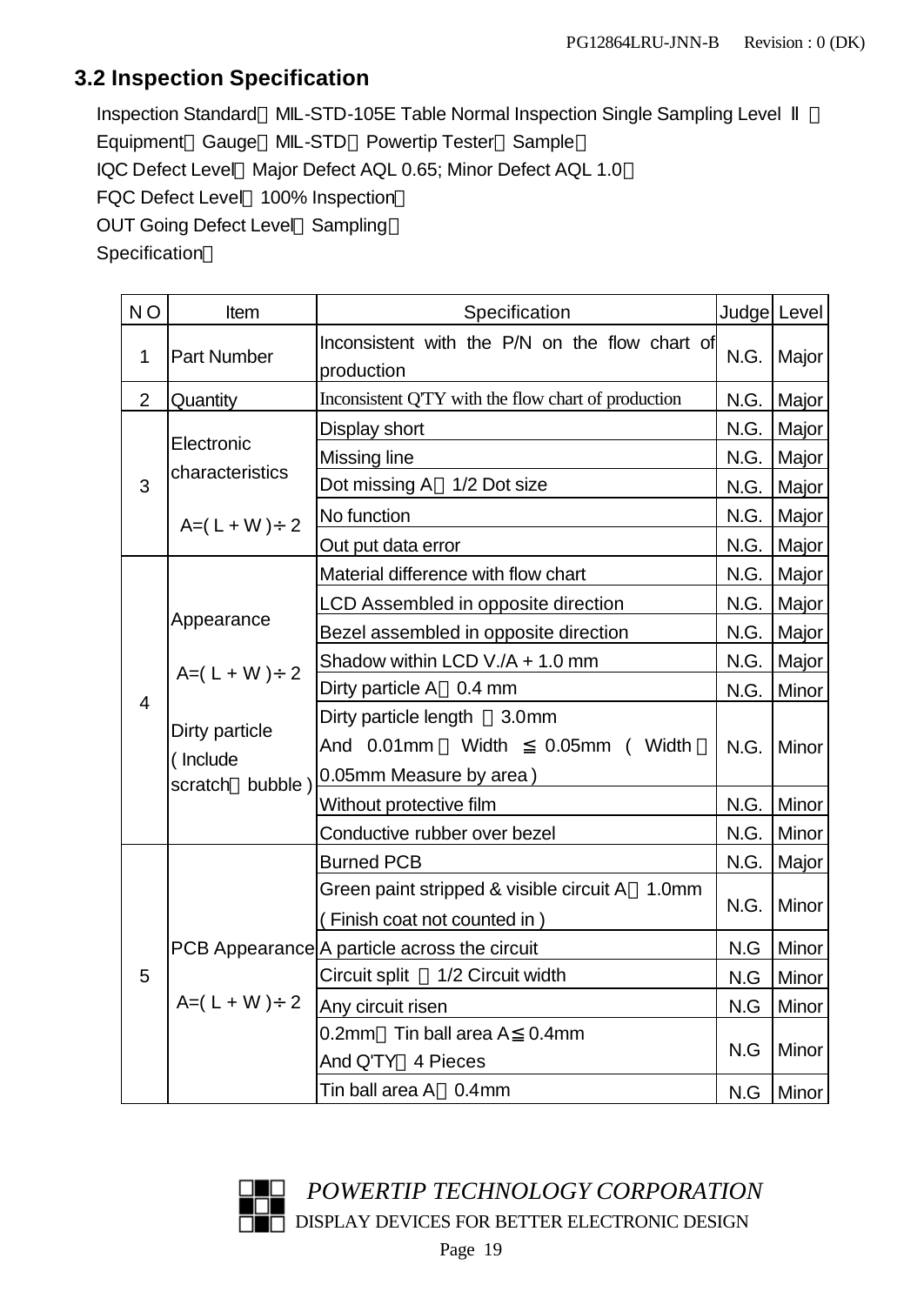| N <sub>O</sub> | Item                                 | Specification                                                                                    |              | Judge Level                  |
|----------------|--------------------------------------|--------------------------------------------------------------------------------------------------|--------------|------------------------------|
|                |                                      | Too soft Shape by touch changed                                                                  | N.G.         | Major                        |
|                | Molding                              | Insufficient epoxy IC circuit or IC pad visible                                                  | N.G.         | Minor                        |
| 6              | appearance<br>$A=(L+W)+2$            | Excessive epoxy Diameter<br>20mm Or<br>High<br>2.5mm                                             | N.G.         | Minor                        |
|                |                                      | Pin hole through to IC and A 0.2mm                                                               | N.G.         | Minor                        |
|                |                                      | Angle between frame and TAB 45<br>$+10$                                                          | N.G.         | Minor                        |
|                | Bezel appearance                     | Electroplate strip A 1.0mm (Top view only)                                                       | N.G.         | Minor                        |
| $\overline{7}$ | $A=(L+W)+2$                          | Rust (Top view only)                                                                             | N.G.         | Minor                        |
|                |                                      | Crack                                                                                            | N.G.         | Minor                        |
|                |                                      | Error backlight color                                                                            | N.G.         | Major                        |
|                | <b>Backlight electric</b>            | No function                                                                                      | N.G.         | Major                        |
| 8              | characteristics                      | Any LED dot no function                                                                          | N.G.         | Major                        |
|                | $A=(L+W)+2$                          | PIN soldering without tin A 1/2 solder pad                                                       | N.G.         | <b>Minor</b>                 |
|                |                                      | Solder PIN high 1.5mm                                                                            | N.G.         | Minor                        |
| 9              | <b>LCD Appearance</b><br>$A=(L+W)+2$ | Polarize rise over V/A                                                                           | N.G.         | Minor                        |
|                |                                      | Components mark unclearly                                                                        | N.G.         | Minor                        |
|                |                                      | Components' distance more than 0.7mm firm<br>the PCB                                             | N.G.         | Minor                        |
| 10             | Assembly parts<br>$A=(L+W)+2$        | 1/4W<br>Error position, not in center D<br>W<br>Pad<br>D<br>Non-solder area<br>Twice solder area | N.G.<br>N.G. | Minor<br><b>Minor</b>        |
|                |                                      | 1/4 solder area<br>Flux area A                                                                   |              |                              |
|                |                                      | Component broken                                                                                 | N.G.<br>N.G. | <b>Minor</b><br><b>Minor</b> |

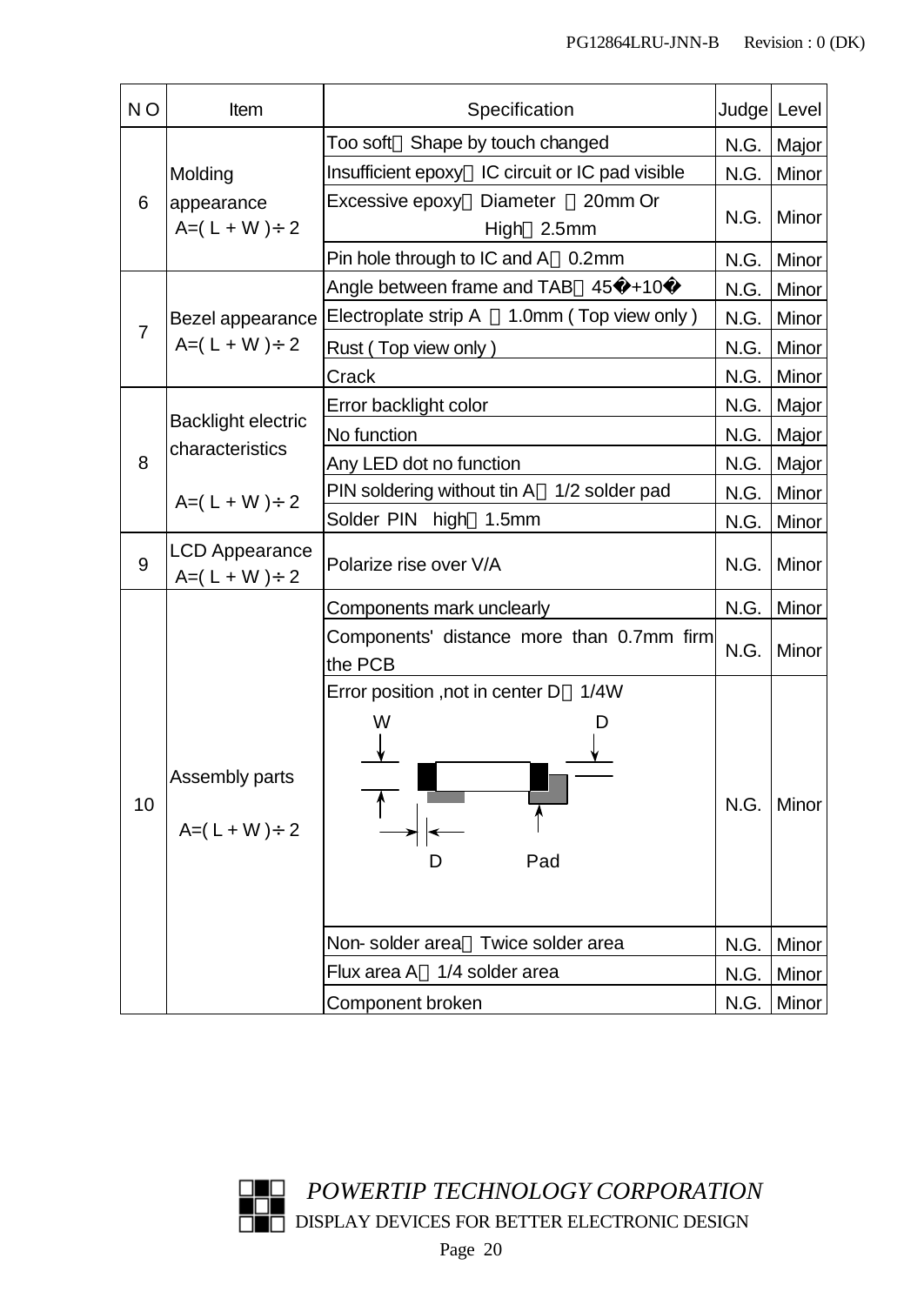# **4. RELIABILITY TEST**

# **4.1 Reliability Test Condition**

| <b>NO</b>      | Item                                               |                                                                                                                                                                                              | <b>Test Condition</b>                                                                                          | Applicable      |  |  |  |
|----------------|----------------------------------------------------|----------------------------------------------------------------------------------------------------------------------------------------------------------------------------------------------|----------------------------------------------------------------------------------------------------------------|-----------------|--|--|--|
|                |                                                    |                                                                                                                                                                                              |                                                                                                                | Standard        |  |  |  |
| 1              | <b>High Temperature Storage</b>                    | Storage At 80 $\pm$ 2 96~100 hrs<br>Surrounding Temperature Then Storage<br>At Normal Condition 4hrs.                                                                                        |                                                                                                                |                 |  |  |  |
| $\overline{2}$ | Low Temperature Storage                            | Storage At -30 $\pm$ 2 96~100 hrs<br>Surrounding Temperature, Then Storage<br>At Normal Condition 4hrs.                                                                                      |                                                                                                                | <b>MIL-202E</b> |  |  |  |
| 3              | <b>High Temperature</b><br><b>Humidity Storage</b> | Surrounding Temperature, Then Storage<br>At Normal Condition 4hrs .(Polarizer may<br>fail in this environment).<br>or<br>Surrounding Temperature, Then Storage<br>At Normal Condition 4 hrs. | 1. Storage $96 - 100$ hrs $60 \pm 2$ , $90 - 95\%$ RH<br>2. Storage $96 - 100$ hrs $40 \pm 2$ , $90 - 95\%$ RH | <b>MIL-202E</b> |  |  |  |
| 4              | <b>Temperature Cycling</b>                         | $-20$<br>25<br>10 Cycle                                                                                                                                                                      | 25<br>70<br>(30Mins) (5Mins) (30Mins) (5Mins)                                                                  | <b>MIL-202E</b> |  |  |  |
| 5              | Vibration                                          | 10~55Hz (1 Minute) 1.5mm<br>X, Y And Z Direction (Each 2hrs)                                                                                                                                 |                                                                                                                | <b>MIL-202E</b> |  |  |  |
| 6              | <b>Drop Test</b>                                   | Packing Weight (Kg)<br>$0 - 45.4$<br>$45.4 \sim 90.8$<br>$90.8 - 454$<br>Over 454                                                                                                            | Drop High (Cm)<br>122<br>76<br>61<br>46                                                                        | <b>MIL-810E</b> |  |  |  |

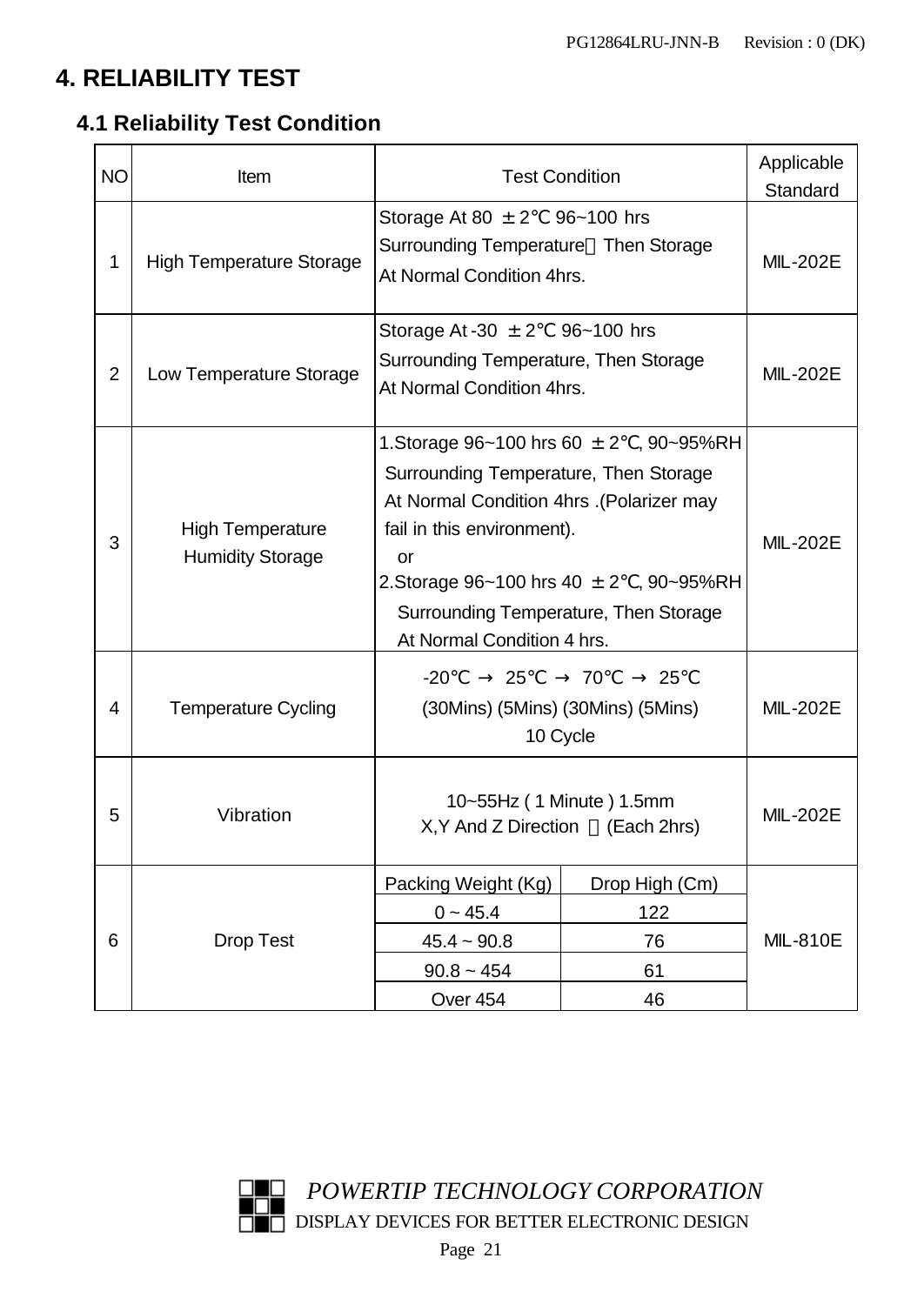### **5. PRECAUTION RELATING PRODUCT HANDLING**

### **5.1 SAFETY**

- 5.1.1 If the LCD panel breaks , be careful not to get the liquid crystal to touch your skin.
- 5.1.2 If the liquid crystal touches your skin or clothes , please wash it off immediately by using soap and water.

### **5.2 HANDLING**

- 5.2.1 Avoid any strong mechanical shock which can break the glass.
- 5.2.2 Avoid static electricity which can damage the CMOS LSI—When working with the module , be sure to ground your body and any electrical equipment you may be using.
- 5.2.3 Do not remove the panel or frame from the module.
- 5.2.4 The polarizing plate of the display is very fragile. So , please handle it very carefully , do not touch , push or rub the exposed polarizing with anything harder than an HB pencil lead (glass , tweezers , etc.)
- 5.2.5 Do not wipe the polarizing plate with a dry cloth , as it may easily scratch the surface of plate.
- 5.2.6 Do not touch the display area with bare hands , this will stain the display area.
- 5.2.7 Do not use ketonics solvent & aromatic solvent. Use with a soft cloth soaked with a cleaning naphtha solvent.

### **5.3 STORAGE**

- 5.3.1 Store the panel or module in a dark place where the temperature is  $25 \pm 5$ and the humidity is below 65% RH.
- 5.3.2 Do not place the module near organics solvents or corrosive gases.
- 5.3.3 Do not crush , shake , or jolt the module.